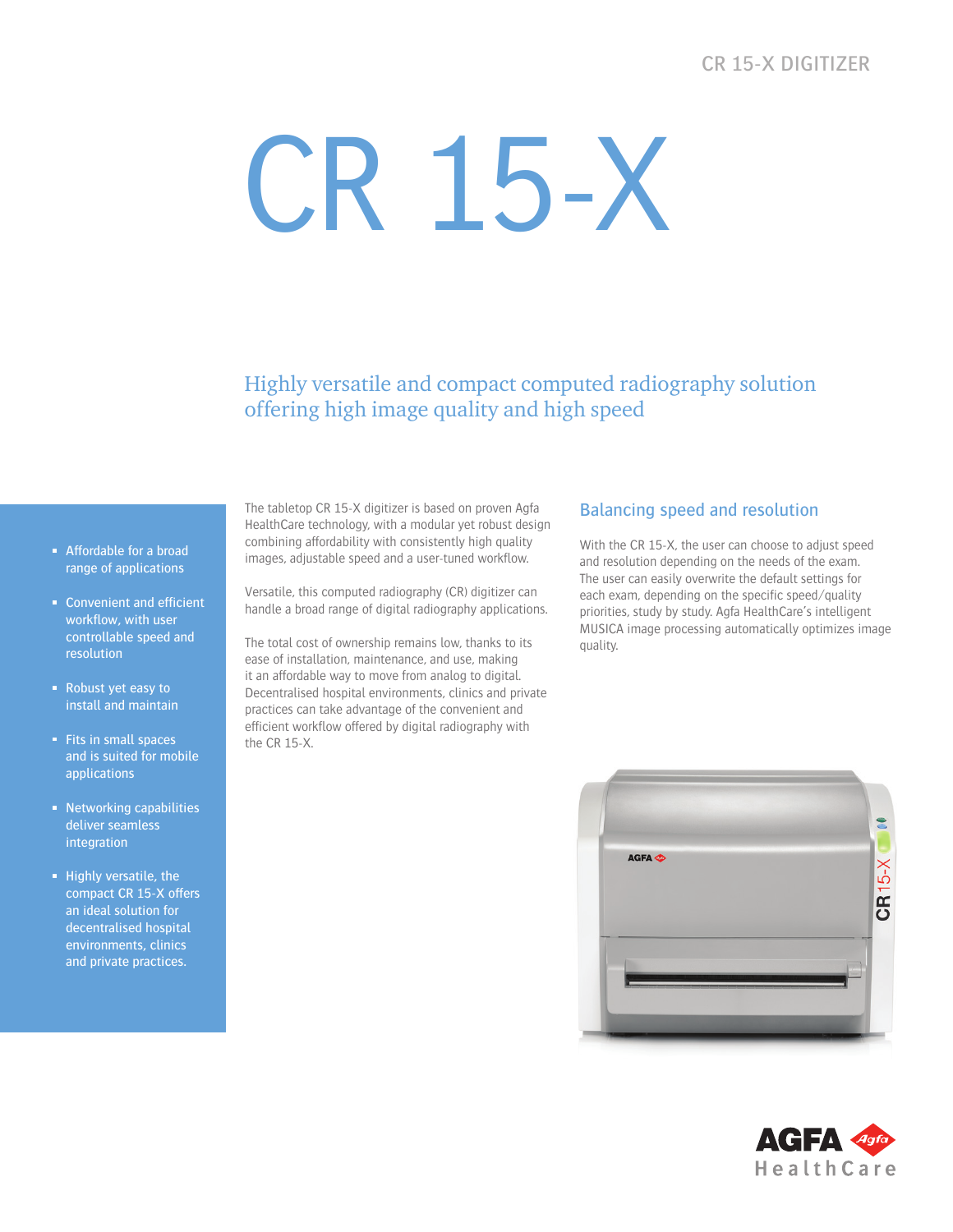

# Robust yet easy to install and maintain

Installing the CR 15-X is fast and easy. With its 'one screwdriver' concept and modular, component-based design, maintenance is faster, easier and more costeffective. Consequently, set up costs are lower and installation is easier. Horizontal cassette insertion prevents dust and dirt from being introduced during normal operation.



# Fits in small spaces and is suited for mobile applications

The CR 15-X was designed with ease of use in mind. With its tabletop size and weight, the digitizer is suited for any location, including small spaces. The CR 15-X can also be fitted into cars, trucks, or vans for mobile applications. Due to its low power consumption, the CR 15-X and laptop configuration can also be powered with a 12 volt battery and a power inverter for mobile use!

# Networking capabilities deliver seamless integration

The CR 15-X is fully DICOM-compliant, to easily integrate with other solution elements; we recommend combining it with Agfa HealthCare's SE software suite for a complete softcopy solution, or with the Agfa HealthCare DRYSTAR 5302 imager for a hardcopy solution.

# CASSETTE SIZES

|                           | <b>Cassette Sizes</b>            | <b>Spatial Resolution</b>                                                                                            |
|---------------------------|----------------------------------|----------------------------------------------------------------------------------------------------------------------|
| <b>E</b> CR MD1.0 GENERAL | $35 \times 43$ (14 $\times$ 17") | 10 pixels/mm (including for Full Leg/Full Spine)<br>6.6 pixels/mm<br>5 pixels/mm (including for Full Leg/Full Spine) |
| <b>E</b> CR MD1.0 GENERAL | $24 \times 30$                   | 10 pixels/mm<br>6.6 pixels/mm<br>5 pixels/mm                                                                         |
| <b>E</b> CR MD1.0 GENERAL | $18 \times 24$                   | 10 pixels/mm<br>6.6 pixels/mm<br>5 pixels/mm                                                                         |
| <b>E</b> CR MD1.0 GENERAL | $15 \times 30$                   | 10 pixels/mm<br>6.6 pixels/mm<br>5 pixels/mm                                                                         |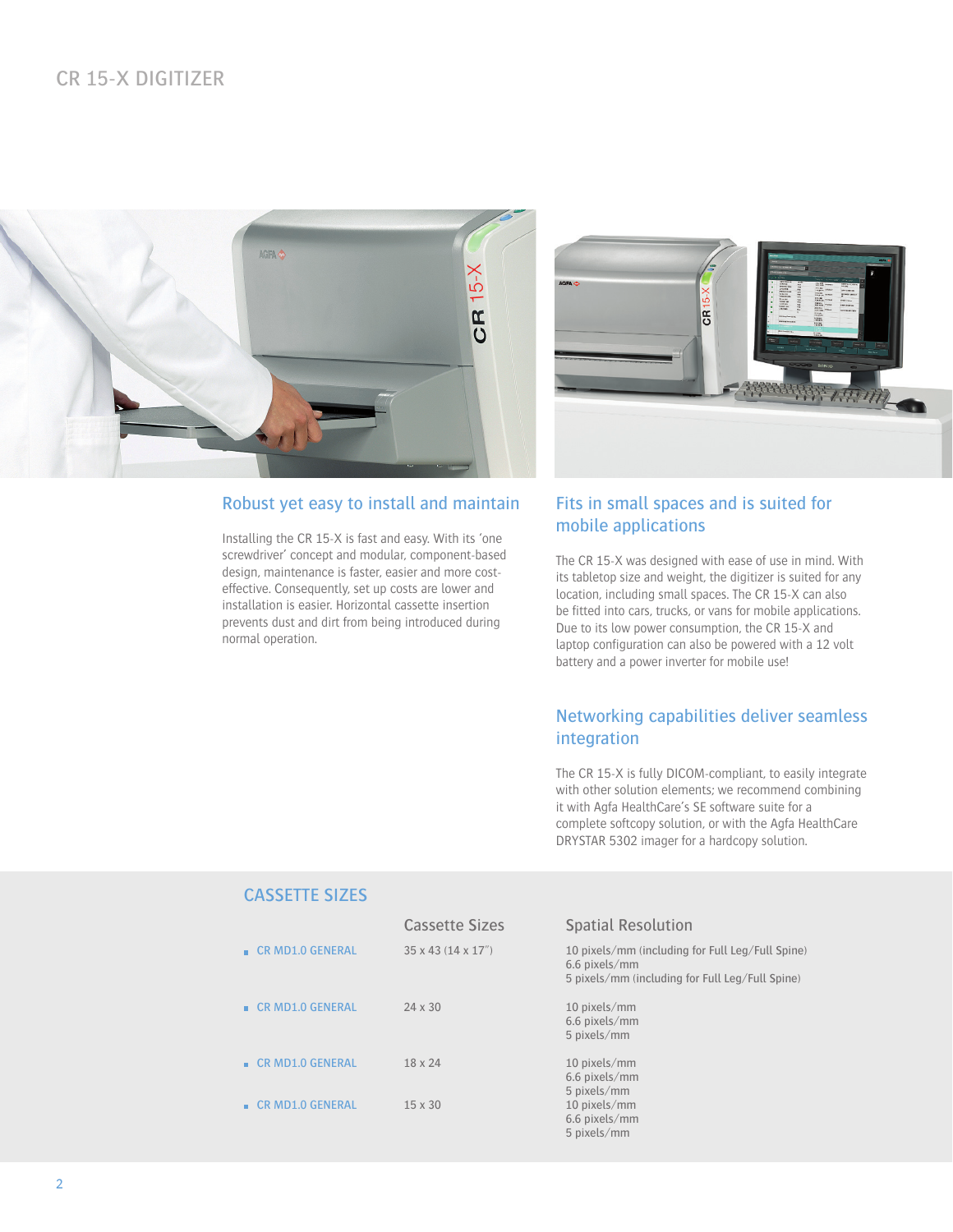# Technical Specifications

# GENERAL

Digitizer type

- **Single cassette feed**
- Throughput: Up to 102 plates/hour (depending on size and resolution)

#### Display

- **LED Status Indicator**
- **Status and error messages on external PC** monitor

#### Greyscale resolution

- Data acquisition: 20 bits/pixel
- Output to processor: 16 bits/pixel square root compressed

#### Dimensions and weight

- $(W \times D \times H)$ : 22.8 x 27.6 x 18.5 in (580 x 700 x 471 mm) Depth without cassette unit and extension: 14.9 in (380 mm)
- Weight:  $66$  lbs  $(30 \text{ kg})$

#### Power

- Autoranging external power supply (24V output)
- $\blacksquare$  Input:
	- 100V 240V
	- $< 2A$
	- 50/60 Hz
	- fuse: Europe max 16A; USA max 15A

#### Minimum requirements

- **EX MD1.0 GENERAL PLATE**
- **CR MD1.0 GENERAL CASSETTE**
- NX

#### Environmental conditions

 $\blacksquare$  In line with: IEC 721-3-3 (1997): class 3K2. with the following extension: - Temperature: 59-95° F (15-35° C)

# Environmental effects

- Noise level: max. 65 dB (A)
- Heat dissipation: standby 30 W, max. 140 W

#### Mobile use

- $\blacksquare$  In line with IEC721-3-3 (1997): 3K2 with the following restrictions:
	- Temperature: 59-95 $^{\circ}$  F (+15 $^{\circ}$  C to +35 $^{\circ}$  C)
	- Humidity: 15 75 % RH (non-condensing) - During transport with mobile kit: in line
	- with IEC721-3-5: 5K1 and 5M3

#### **Transport**

 $\blacksquare$  In line with: IEC 721-3-2 (1997): class 2K2. with the following restrictions: -4 to 131° F (-25 to +55° C)

#### Storage

- Packed device shall withstand the following mechanical conditions: IEC 721-3-1: class 1M2 and IEC 721-3-2 (1993): class 2M3; including sea transport.
- $\blacksquare$  In line with IEC721-3-1: class 1K4

#### **SAFETY**

#### Approvals

CE, cNRTLus

#### **SAFETY**

#### **General**

The product has been designed in accordance with the MEDDEV Guidelines relating to the application of Medical Devices and has been tested as a part of the conformity assessment procedures required by 93/42/EEC Medical Device Directive (European Council Directive) 93/42/EEC on Medical Devices).

- ISO 13485:2003
- **IEC 62366:2007**

#### **Safety**

- IEC 60601-1:2005
- UL 60601-1:2003
- CAN/CSA C22.2 No 601.1-M90

#### **Electromagnetic Compatibility**

- IEC 60601-1-2-2007
- FCC Rules 47 CRF part 15 subpart B
- CAN/CSA 22.2 No 60601-1-2-08

#### **IEC 62304:2006**

ISO 14971:2007

#### **Laser Safety**

- $\blacksquare$  IEC 60825-1:1993
- $\blacksquare$  IEC 60825-1:2007

#### **Environmental Compliance**

- $W$ FFF 2012/19/FC
- RoHS 2 Directive 2011/65/EU